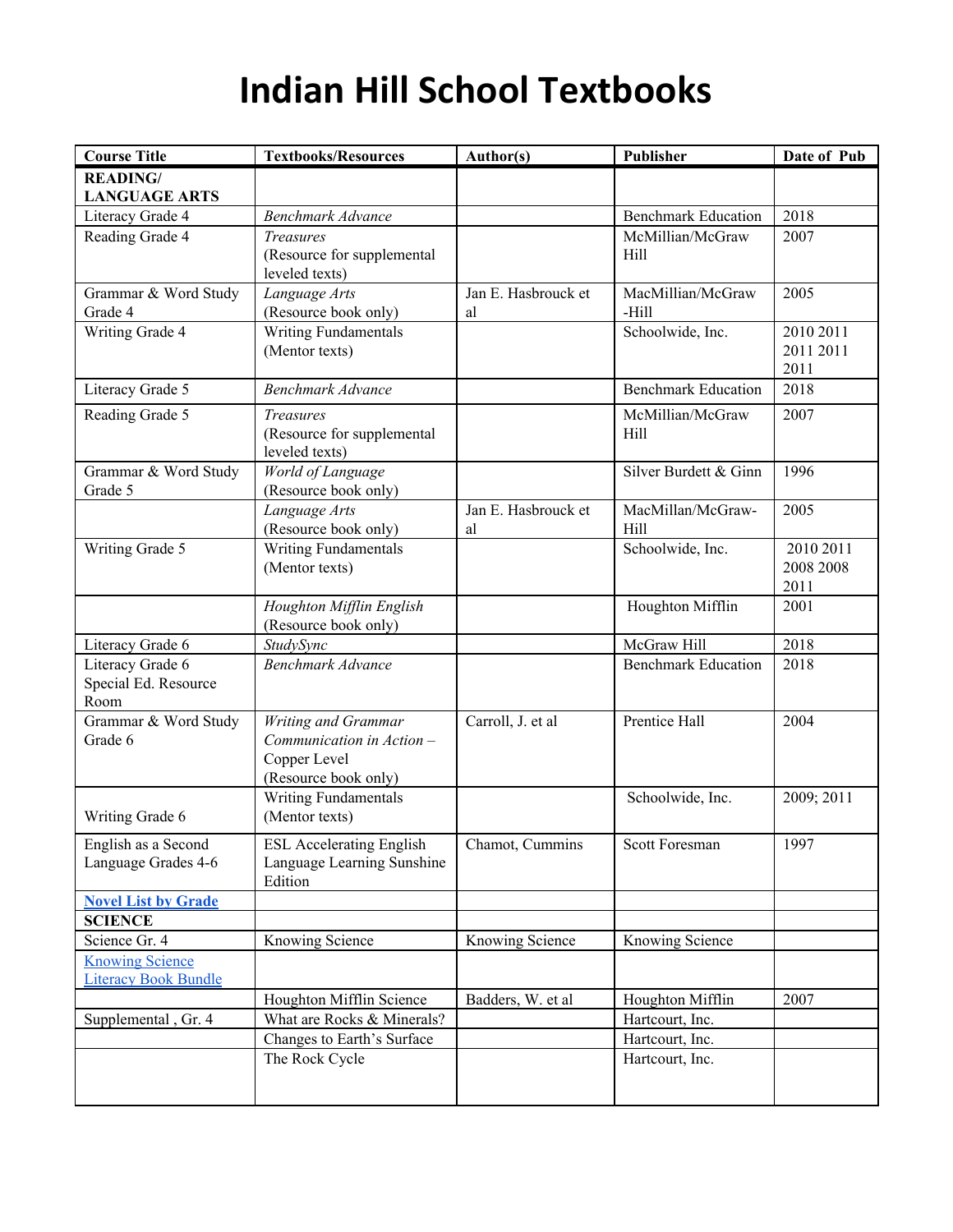| Science Grade 5                                       | Knowing Science                                                       | Knowing Science                                                          | Knowing Science                   |      |
|-------------------------------------------------------|-----------------------------------------------------------------------|--------------------------------------------------------------------------|-----------------------------------|------|
| <b>Knowing Science</b><br><b>Literacy Book Bundle</b> |                                                                       |                                                                          |                                   |      |
|                                                       | Rocks & Minerals                                                      | Symes, R.F. Dr. and<br>staff of the Natural<br>History Museum,<br>London | DK Publishing, Inc.               | 2004 |
|                                                       | Science - Jaguar                                                      | Michael J. Bell et al                                                    | Hartcourt School<br>Publishers    | 2006 |
|                                                       | Astronomy                                                             | Zike, Dinah et al                                                        | McGraw Hill Glencoe               | 2005 |
| Science Grade 6                                       | Discovery Education<br>TechBook                                       | Discovery Education                                                      | Discovery Education               | 2018 |
| Science (2 books)                                     | Health for Life Editions $4 &$<br>5                                   |                                                                          | Scott, Foresman                   | 1990 |
| <b>SOCIAL STUDIES</b>                                 |                                                                       |                                                                          |                                   |      |
| Social Studies, Grade 4                               | Social Studies Alive!<br>America's Past                               | <b>TCI</b>                                                               | <b>TCI</b>                        | 2016 |
|                                                       | We the People: The Citizen<br>& The Constitution Level 1<br>(3rd ed.) |                                                                          | Center for Civic<br>Education     | 2011 |
| Social Studies, Grade 5                               | Social Studies Techbook                                               |                                                                          | Discovery Education               | 2018 |
| Social Studies, Grade 5                               | The United States Volume 2<br>(Resource book only)                    | Banks, J. et al                                                          | Macmillan/McGraw-<br>Hill         | 2007 |
| Social Studies, Grade 6                               | World History: Ancient<br>Civilizations Through the<br>Renaissance    | Holt McDougal                                                            | Holt McDougal                     | 2012 |
| <b>PHYSICAL</b><br><b>EDUCATION/</b><br><b>HEALTH</b> |                                                                       |                                                                          |                                   |      |
| Health, Grades $4-6$                                  | The Great Body Shop                                                   |                                                                          | Children's Health<br>Market, Inc. | 1998 |
| Health (Family Life),<br>Grade 4                      | Always Changing (Pamphlet<br>and Video) for boys and girls            |                                                                          | Proctor and Gamble<br>Company     |      |
| Health (Family Life),<br>Grade 4/5                    | The Great Body Shop All<br>About Aids (Teacher<br>Resource)           |                                                                          |                                   |      |
| Health (Family Life),<br>Grade 5                      |                                                                       |                                                                          |                                   |      |
|                                                       | Growing Up and Liking It<br>(Pamphlet and Video)                      |                                                                          | <b>Personal Products</b>          |      |
| Health, Grade 6                                       | Health for Life                                                       | Richmond                                                                 | Scott Foresman                    | 1990 |
|                                                       | Growing up and Liking it<br>Part 3 (Video)                            |                                                                          |                                   |      |
|                                                       | You Can Refuse (Video)                                                |                                                                          |                                   |      |
| Physical Education,<br>Videos                         |                                                                       |                                                                          |                                   |      |
|                                                       | Discovery Ed Allergies                                                |                                                                          | David Levine and<br>Assoc.        | 1989 |
|                                                       | Cartoon Characters to the<br>Rescue                                   |                                                                          | <b>Bueno Vista Home</b><br>Video  | 1990 |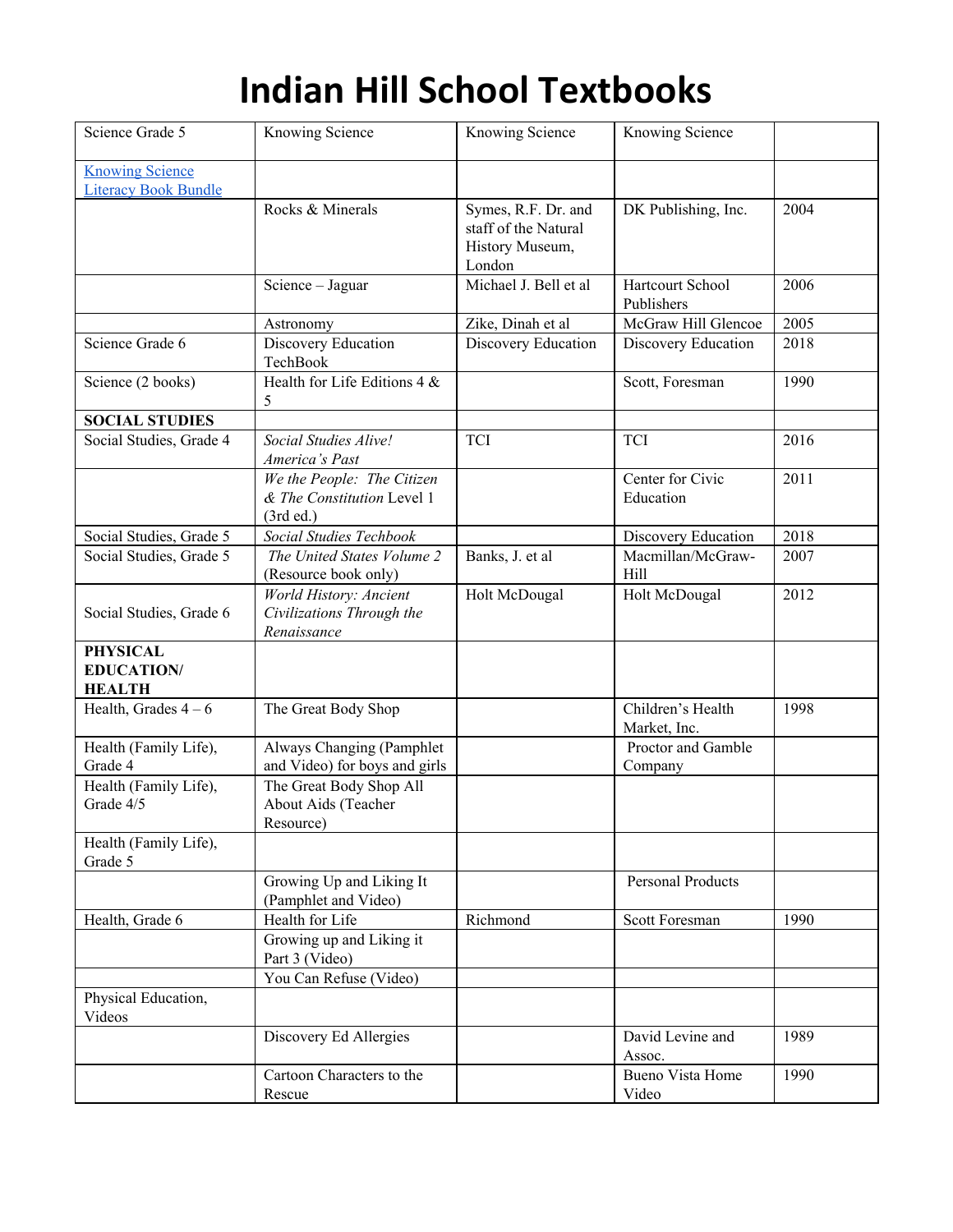|                                  | Happy Healthy Eating                                                             |                          |                             |      |
|----------------------------------|----------------------------------------------------------------------------------|--------------------------|-----------------------------|------|
|                                  | Human Nutrition Video Quiz                                                       |                          |                             |      |
|                                  | <b>Fantastic Food Plate</b>                                                      |                          |                             |      |
| <b>MATHEMATICS</b>               |                                                                                  |                          |                             |      |
| Grade 4                          | EnVisions Math                                                                   |                          | Pearson                     | 2016 |
| Grade 5                          | EnVisions Math                                                                   |                          | Pearson                     | 2016 |
| Grade 6                          | <b>EnVisions Math</b>                                                            |                          | Pearson                     | 2016 |
| Grade 6, Enrichment              | Course 2                                                                         |                          | Houghton Miflin<br>Harcourt | 2016 |
| <b>MUSIC</b>                     |                                                                                  |                          |                             |      |
| Music, Grades $4-6$              | The Music Connection                                                             | Beethoven, Et al         | Silver Burdett Ginn         | 1998 |
| Band, Grades $4-6$               | Standard of Excellence:                                                          | Pearson, Bruce           | <b>KHOS Music</b>           | 1993 |
|                                  | Comprehensive Band<br>Method                                                     |                          | Company                     |      |
| <b>WORLD</b><br><b>LANGUAGES</b> |                                                                                  |                          |                             |      |
| Spanish, Grade 6                 | Spanish is a Fun Book 1 3rd<br>Ed.                                               |                          | <b>Amsco Publication</b>    |      |
|                                  | Descubre $1\overline{B}$                                                         | Vista Higher<br>Learning | Vista Higher Learning       | 2017 |
| Spanish, Grade 5                 | Espanol en imagenes Book E<br><b>Teacher Edition ISBN</b><br>1-93277-007-0       | Maurice Hazan            | <b>EMC Publishing</b>       | 2006 |
|                                  | Espanol en imagenes Book E<br><b>Student Workbook ISBN</b><br>1-93277-026        | Maurice Hazan            | <b>EMC</b> Publishing       | 2006 |
|                                  | Descubre 1A                                                                      | Vista Higher<br>Learning | Vista Higher Learning       | 2017 |
|                                  | Theme Cards Parts of the<br>Body ISBN 1-93320-957-9                              | Maurice Hazan            | <b>EMC Publishing</b>       | 2006 |
|                                  | Theme Cards Classroom &<br>Home Life ISBN<br>1-93320-955-5                       | Maurice Hazan            | <b>EMC Publishing</b>       | 2006 |
|                                  | At The Mall Game ISBN<br>1-93320-991-3                                           | Maurice Hazan            | <b>EMC</b> Publishing       | 2006 |
| Spanish, Grade 4                 | Hablo espanol con mis<br>amigos Book D Teachers<br>Edition ISBN 1-93277-005-6    | Maurice Hazan            | <b>EMC</b> Publishing       | 2006 |
|                                  | Hablo espanol con mis<br>amigos Book D Student<br>Workbook ISBN<br>1-93277-004-9 | Maurice Hazan            | <b>EMC Publishing</b>       | 2006 |
|                                  | Descubre 1A                                                                      | Vista Higher<br>Learning | Vista Higher Learning       | 2017 |
|                                  | Theme Cards Parts of the<br>Body ISBN 1-93320-957-9                              | Maurice Hazan            | <b>EMC</b> Publishing       | 2006 |
|                                  | Theme Cards Classroom &<br>Home Life ISBN<br>1-93320-955-5                       | Maurice Hazan            | <b>EMC</b> Publishing       | 2006 |